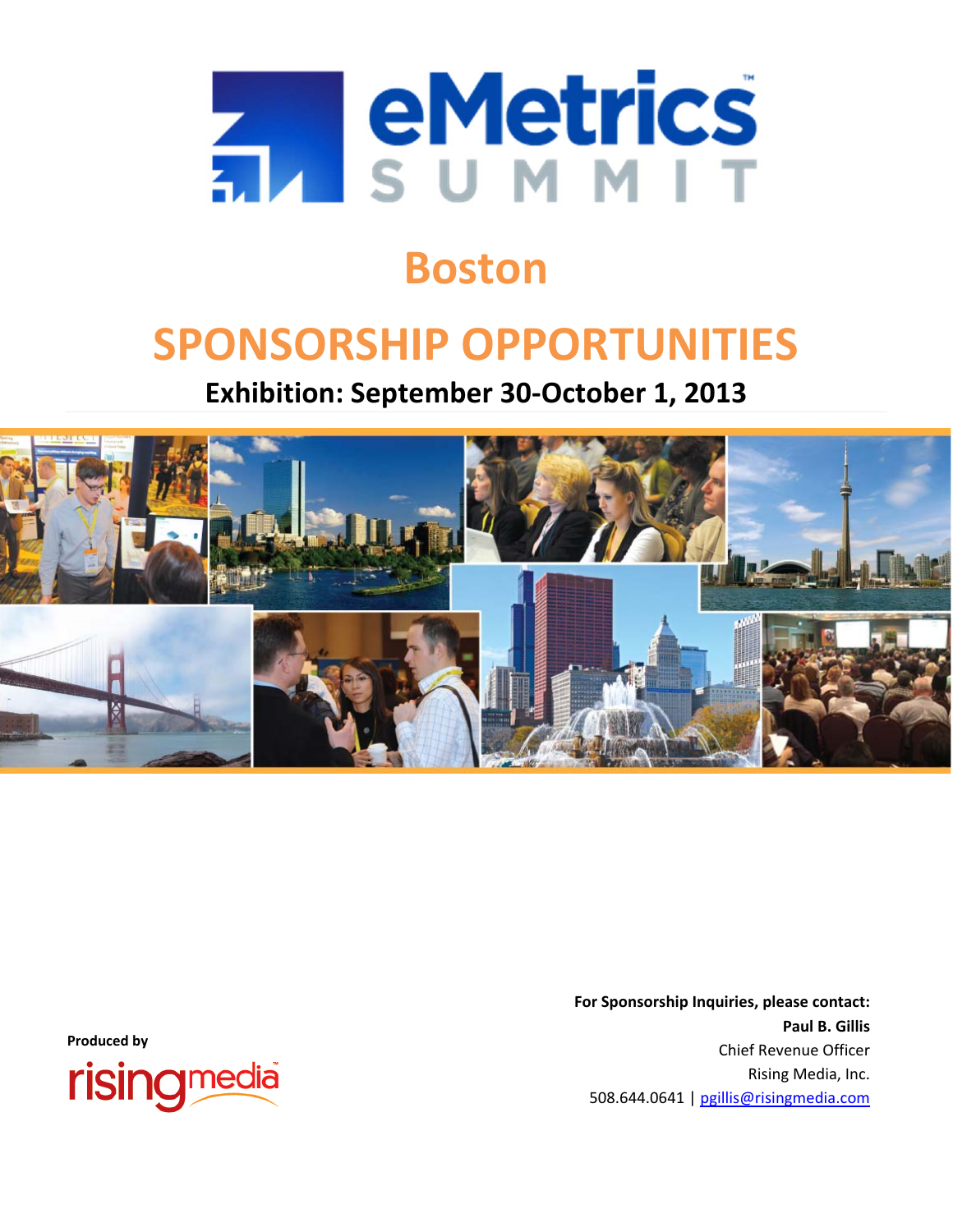

### **Launched in 2002**

Toronto: March 20 – 21, 2013 San Francisco: April 15 – 16, 2013 Chicago: June 11 – 12, 2013 Boston: September 30– October 1, 2013

### **Attendee Profile**

Corporate Website Owners, Web Analysts, Online Marketing Managers/Directors/VP's, CMO's; Social Marketing Managers/Directors; CIO's; CTO's; Business Intelligence practitioners.

For over 10 years marketing managers, web analysts and business intelligence experts have gathered at eMetrics looking for new ways to increase the return online investment. Attendees of eMetrics range from new users to seasoned veterans who are serious about making the most out of their online efforts, including seeking out new services and tools that can place them ahead of the competition.



### **eMetrics Summit 2012 ‐ North America Attendee Demographics**

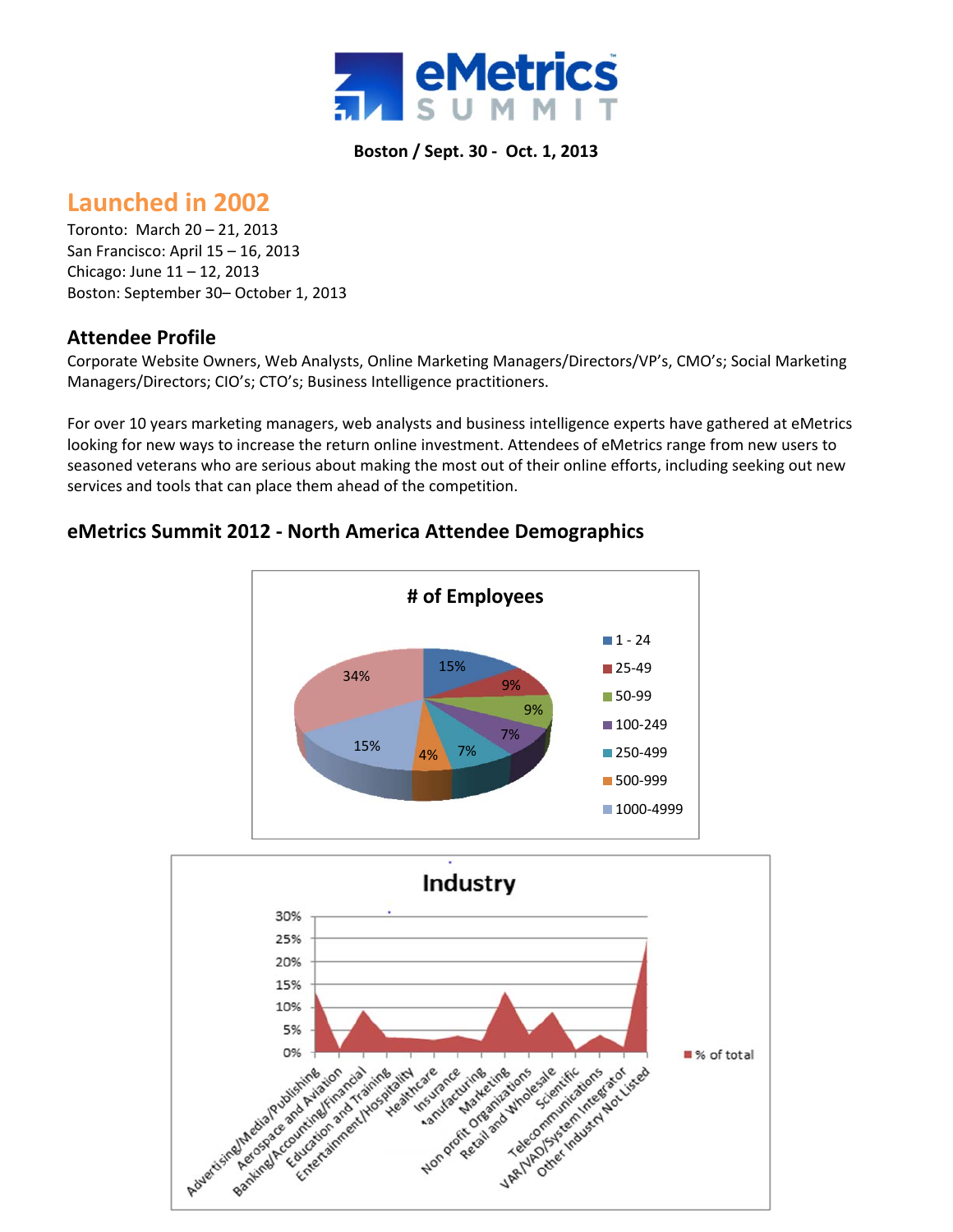



eMetrics Summit attracts an international audience! 89% of North American attendees were from the United States. 24 countries sent delegates to 2012 eMetrics Summit events, the largest from Canada, China, Germany, Israel, India, Japan & United Kingdom.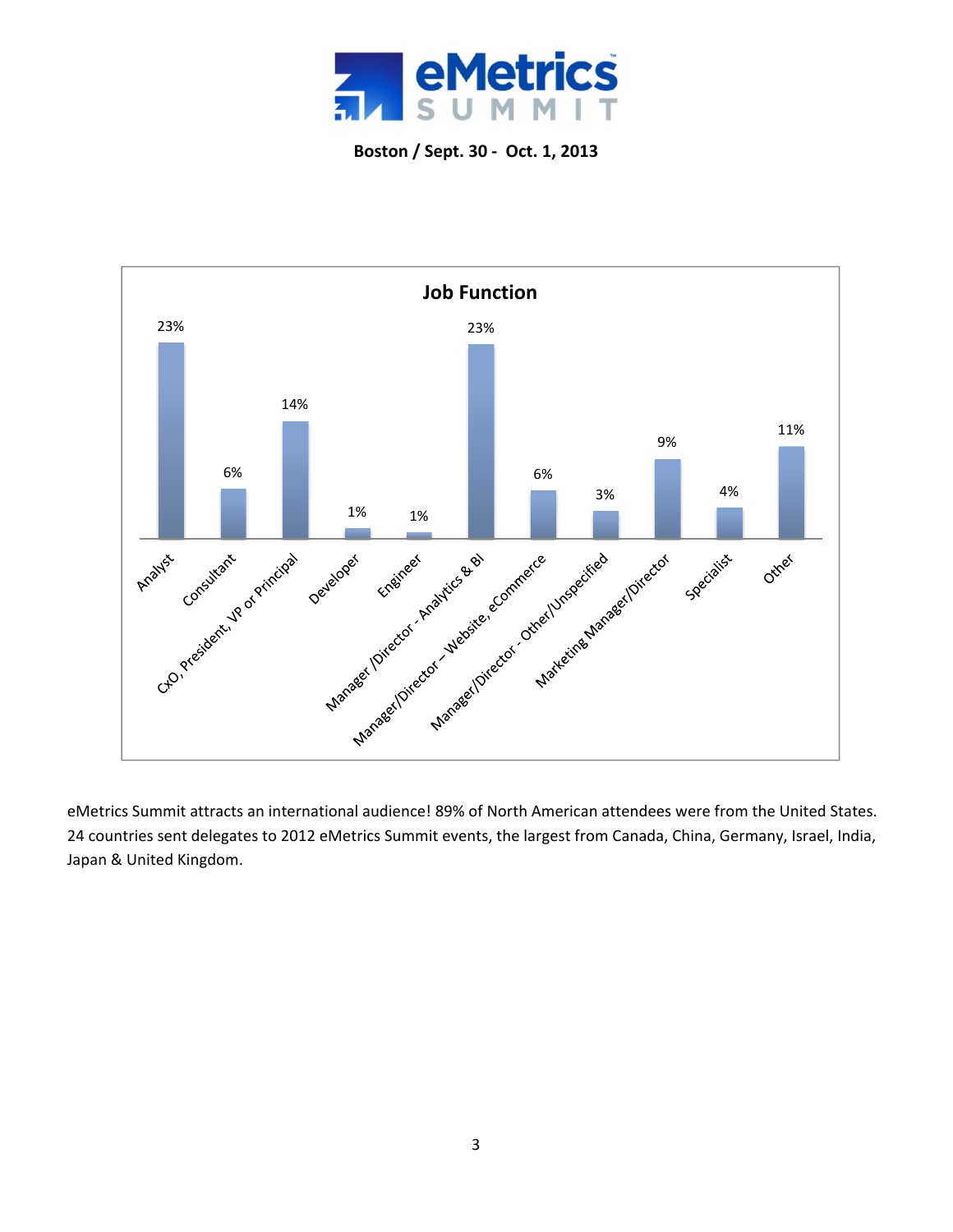

# 2013 SPONSORSHIP OVERVIEW

| <b>Conference Sponsor</b>                                                                                                                                 | <b>Diamond</b><br>(Exclusive to 3) | Gold<br>(Limited to 6)       | <b>Silver</b>                 | <b>Bronze</b>  | <b>Turnkey</b><br><b>Package</b> |
|-----------------------------------------------------------------------------------------------------------------------------------------------------------|------------------------------------|------------------------------|-------------------------------|----------------|----------------------------------|
| Price                                                                                                                                                     | \$30,000                           | \$20,000                     | \$10,000                      | \$7,500        | \$5,000                          |
|                                                                                                                                                           |                                    | <b>Pre-Event Visibility</b>  |                               |                |                                  |
| Logo attribution on all promotional material including:<br>Website, Preview Guide, Conference Guide, print<br>advertising & onsite signage                |                                    |                              |                               |                |                                  |
| Company/Product profile listing on Website &<br>Conference Guide                                                                                          | 150 words                          | 100 words                    | 75 words                      | 75 words       | 50 words                         |
| One-time use of pre-event email list (email produced by<br>sponsor & approved and distributed by Bonded<br>Mailhouse)                                     |                                    |                              |                               |                |                                  |
| Company/Product inclusion, as part of pre-show<br>logistics email sent by RM                                                                              | Logo, 100<br>words & link          | 50 words & link              |                               |                |                                  |
|                                                                                                                                                           |                                    | <b>Event Visibility</b>      |                               |                |                                  |
| <b>Exhibit Space</b>                                                                                                                                      | 20' x 20'                          | $10'$ x $20'$                | $10'$ x $10'$                 | $10'$ x $10'$  | <b>Turnkey POD</b>               |
| Plenary presentation prior to Keynote + introduction of<br>Keynote (Order confirmed by contract date)                                                     | 10 minutes $+$<br>Keynote Intro    |                              |                               |                |                                  |
| Track Session Exclusive sponsorship, audience address +<br>track moderation (one per track)                                                               |                                    | 10 Minutes                   |                               |                |                                  |
| 2 minute audience address as part of sponsored<br>conference block. (Order confirmed by contract date)                                                    |                                    | 2 minute<br>elevator pitch   | 2 minute<br>elevator<br>pitch |                |                                  |
| Ad in Conference Guide                                                                                                                                    | <b>Full Page</b><br>4-color        | <b>Half Page</b><br>4-color  | Quarter<br>Page<br>4-color    |                |                                  |
| <b>Complimentary Full Access Conference Pass</b>                                                                                                          | 6                                  | 3                            | $\overline{2}$                | 1              |                                  |
| <b>Complimentary Social Networking Pass</b>                                                                                                               | 3                                  | 3                            | 3                             | $\overline{2}$ | 2                                |
| Chair Drop or Bag Insert (non-paper) SWAG                                                                                                                 |                                    |                              |                               |                |                                  |
| Conference Registration Discount for Clients &<br>Prospects                                                                                               | 25%                                | 25%                          | 25%                           | 25%            | 25%                              |
| Conference Registration Discount for additional staff                                                                                                     | 25%                                | 20%                          | 15%                           | 15%            | 10%                              |
| Wireless Internet Connection                                                                                                                              |                                    |                              |                               |                |                                  |
|                                                                                                                                                           |                                    | <b>Post-Event Visibility</b> |                               |                |                                  |
| One-time use of post-event email list (email produced<br>by sponsor & approved and distributed by Bonded<br>Mailhouse)                                    |                                    |                              |                               |                |                                  |
| One-time use of post-event direct mail list (through<br>bonded mail house)                                                                                |                                    |                              |                               |                |                                  |
| Whitepaper or On-Demand Webinar marketed to event<br>attendees and newsletter subscribers (Sponsor receives<br>all register/download viewer demographics) |                                    |                              |                               |                |                                  |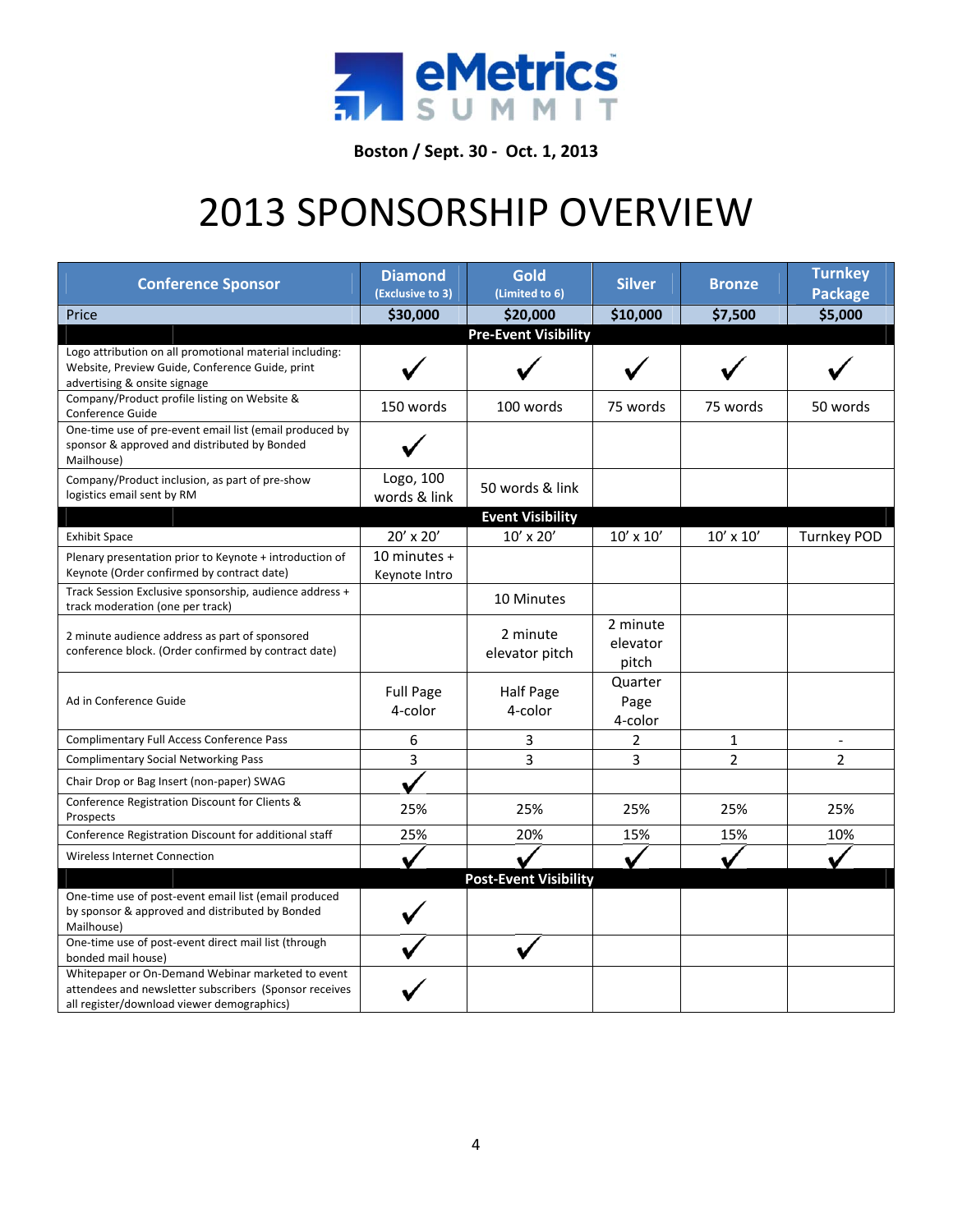

# **UNIQUE MARKETING OPPORTUNITIES**

# **[YOUR NAME] & eMetrics Lobby Bar Party**

### **\$15,000 (Exclusive to 1 Sponsor)**

The eMetrics Lobby Bar Party is the opportunity for you to brand your company as well as network and socialize in a relaxed environment on the first night of the conference. Attendees look forward to this regular fixture and Jim Sterne invites them personally. Even if your beverage of choice is mineral water, there's no place like the lobby bar at the end of the day. More learning happens in there than you might imagine.

Old hands and novices mix it up in the most casual of settings. The hair gets let down, the conversation wanders ‐ and people speak their minds. As the exclusive sponsor, you can raffle off prizes, create interactive give-aways, tie to social media and engage the community in creative ways – the choice is yours!

### **Web Analytics Wednesday**

### **\$7,500 (Limited to 3 Sponsors)**

Web Analytics Wednesday is the world's only global social networking event for web analytics professionals. Founded in 2005 by Eric T. Peterson and June Dershewitz, these events have connected nearly 6,000 people worldwide.

### **Sponsorship Includes:**

- Signage with company logo and name listed
- Sponsor has the option of giving a brief hello/welcome
- Logo and company name mentioned in the eMetrics Marketing Show Guide
- Opportunity to provide a giveaway and/or hand out a brochure

### **Attendee Badge Insert**

### **\$4,000 (Limited to 1 for each event)**

What better way to make a bold statement to attendees than to sponsor the insert designed for the badge holder and have your company's name prominently displayed to the attendees? Not only can you display your company name, but you can include product highlights and your booth number as part of the insert.

# **Conference Bag/Folder**

### **\$5,000 (Limited to 1 for each event)**

Increase company awareness to your targeted group by having your logo on display and in everybody's hands during the event and often for years afterwards on the conference bag/ folder. Organizer will produce the bags/folders.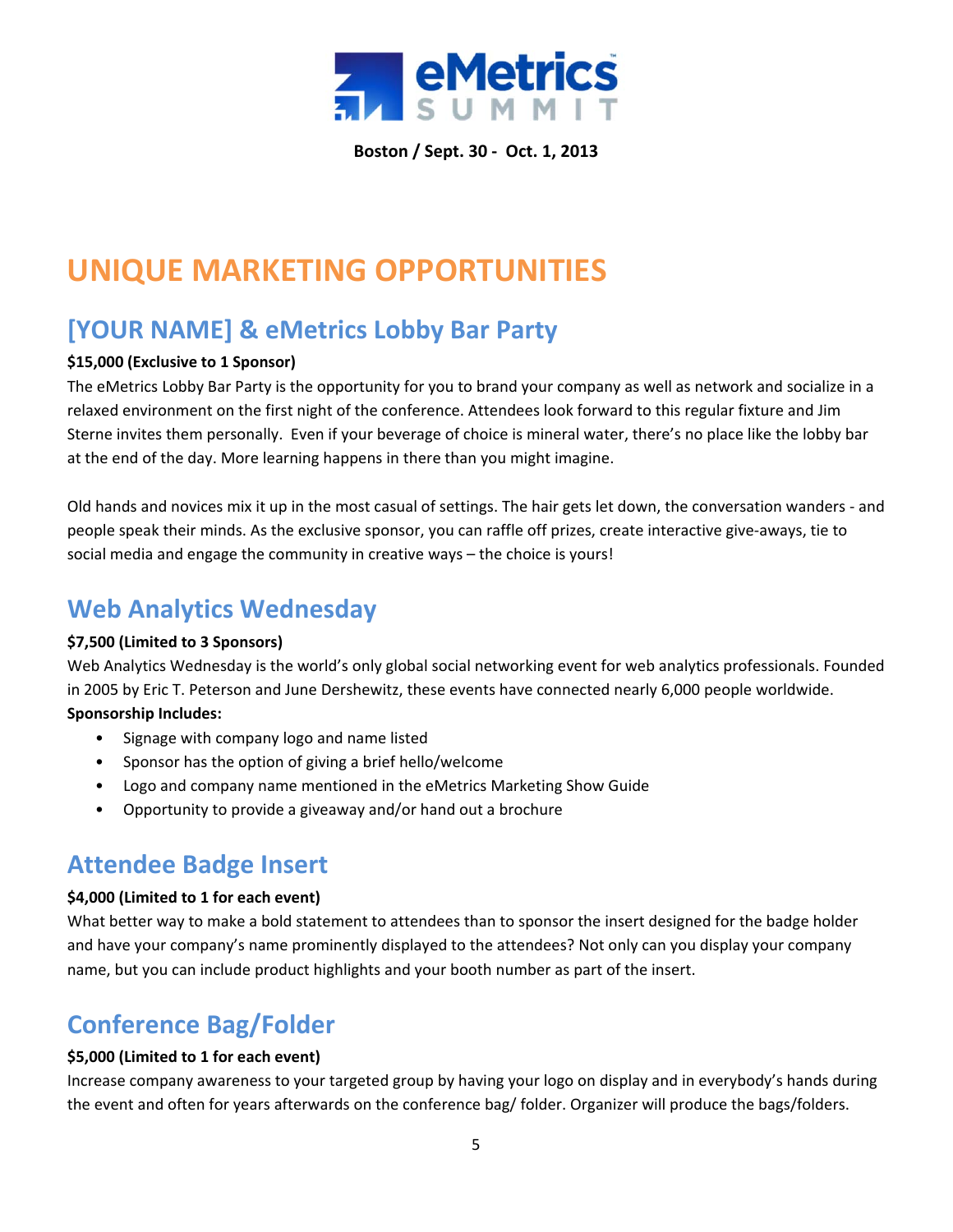

# **Conference Bag/Folder Insert**

### **\$1,000 (Unlimited available for each event)**

One piece of standard sized literature or SWAG placed in each conference attendee bag/folder.

### **Lanyard**

### **\$5,000 (Limited to 1 for each event)**

Greet attendees as they arrive at registration by giving them a lanyard which will be pre‐attached to all delegate badges, ensuring maximum exposure during the event. The sponsor is responsible for providing the lanyards.

# **Ad in Conference Guide**

Back Cover: \$2,000 · Inside Front and Inside Back Cover: \$1,500 · Full Page (non-premium location): \$750 Sponsor can provide one full page, 4‐color, ad artwork for inclusion in the show guide, which will be referred to by the conference attendees both during and after the event.

# **Hotel Room Drop**

### **\$3,000 (Limited to 1 per day for each event)**

Have your message/gift hand delivered into the hotel room of your targeted conference attendees staying at the host hotel.

### **DAA Base Camp Workshop**

### **\$6,500 (Limited to 1 Sponsor)**

- Opportunity to display signage at the workshop
- One (1) 10 minute presentation to the entire conference specific audience
- Two (2) DAA Base Camp workshop registration passes
- Logo displayed on DAA website‐event page
- Logo displayed on literature and online promotions as the workshop sponsor
- One (1) company/product profile in the conference guide and on conference website (maximum 150 words)
- Logo displayed on introduction PPT slide and acknowledgement by workshop trainer

### **Lunch & Learn – 50 Minutes**

### **\$10,000 (Limited to 2 Sponsors for each event)**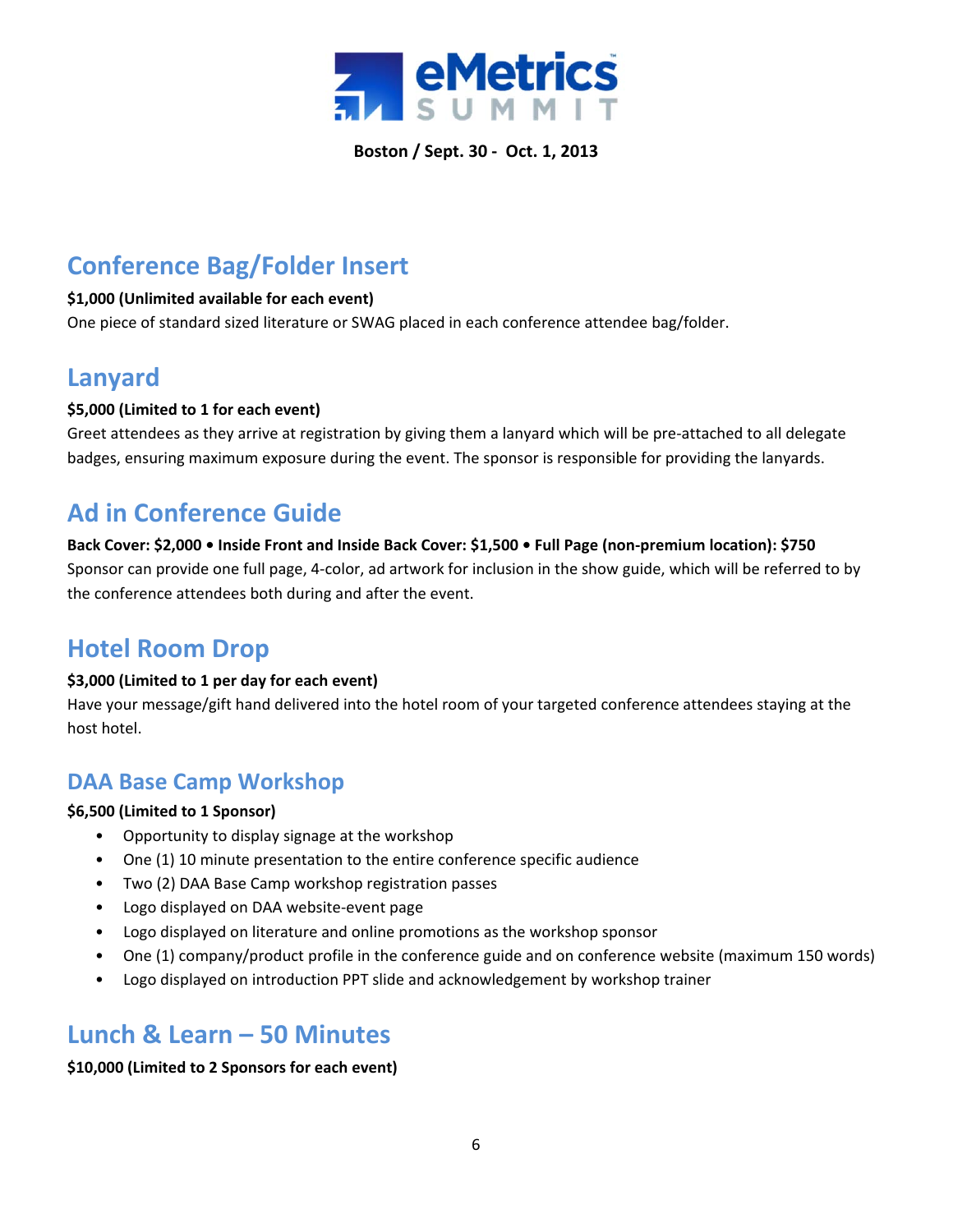

Called the "hidden gems" by previous attendees, a Lunch & Learn illustrates how common business problems are solved by showcasing your technology in a closed, "attendee only" session. Lunch & Learns give attendees an upclose and personal look at how specific tools solve specific problems. Attendees see live demonstrations of solutions

to real world challenges. By sponsoring a Lunch & Learn you directly demonstrate how data and technology combine to achieve stunning results.

Your opportunity (and responsibility!) as a Lunch & Learn producer is to pick a hot topic, advanced methodology or innovative application, frame it, and demonstrate – live – how your solution excels in that arena.

### LUNCH & LEARN EXPECTATIONS, RULES & GUIDELINES

These sessions are unique in the events space, allowing you to showcase your solution in a non-sales environment. Lunch & Learn sessions include:

- A practical, live demo not a canned presentation
- State the core business challenge that most attendees face. This is an explanation of the COMMON business problem/opportunity.
- Present a documented use case or case study on that issue
- Illustrate your approach to solving the problem with your technology; this goal is to provide an example of how your technology is being used to solve the business problem/opportunity discussed.
- You are encouraged to bring a client to co-present; your client will receive speaker status at the conference which means a bio on the website and in the printed conference guide as well as a full conference speaker pass to the event.

**EDITORIAL REQUIREMENTS:** Lunch & Learn sessions must be approved by the Conference Chair

- Sponsor can leave behind literature
- Quarter page 4-color ad in printed conference guide & listing in conference agenda schedule
- Client prospect full conference registration passes at a 20% discount
- Logo on website and in conference guide in the agenda as Lunch & Learn Sponsor
- Electricity, wireless internet connection and a projector provided in room

# **Official Passport Program**

### **Front Cover, Exclusive: \$1,500** • **Participation: \$750 (Limited to 10 Sponsors for each event)**

Make your booth a mandatory stop for all attendees at the conference. Participating exhibitors will receive a special stamp to be stamped in the passport of attendees who stop by your booth. Once their passport is full of stamps attendees drop it off at registration for entry to win outstanding prizes like \$1000 cold cash, iPad & Bose Speakers!

### **Registration**

### **\$10,000 (Limited to 1 Sponsor for each event)**

- Placement of a banner posted on the registration page for the conference
- Ad or link in all confirmation emails that are sent to registered attendees